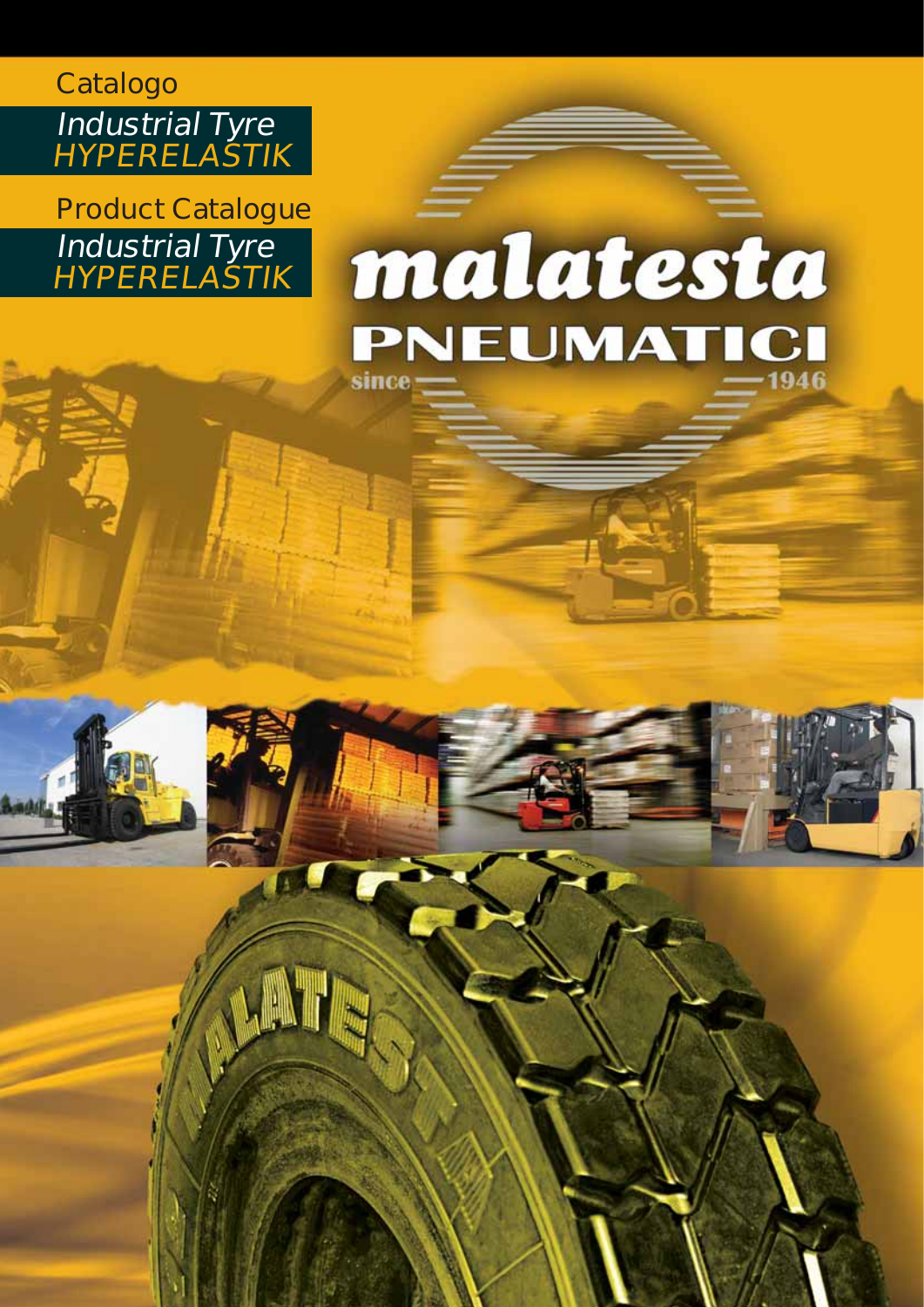

#### **MALATESTA HYPERELASTIK RETREAD Standard and Sit**

Malatesta Hyperelastik MK 20 è un prodotto ecologico, realizzato con il processo di ricostruzione attraverso il riutilizzo di gomme piene usurate. Il suo disegno specifico è studiato per una lunga resa ed una bassa resistenza al rotolamento.

malatesta **PNEUMATICI** 

La MALATESTA SUD srl ha iniziato l'attività nel settore dei pneumatici ricostruiti nell'anno 1946. L'esperienza maturata in questo lungo periodo pone l'azienda ai vertici per qualità e servizio.

MALATESTA Hyperelastik MK 20 is an ecological product, made with the retreading process with the refuse of solid worn tyres. The design is specifically for long yield and low rolling resistance. MALATESTA SUD srl has been working in the field of retread tyres since 1946. The experience acquired by MALATESTA SUD srl in the long run, means the best quality with the best service.





|                    | MISURA/SIZE |                       | <b>CERCHIO/RIM</b> | PESO/WEIGHT<br>(Kg.) | MASSIMO CARICO/MAX LOAD (kg)<br>up to 25 km&h |                       |
|--------------------|-------------|-----------------------|--------------------|----------------------|-----------------------------------------------|-----------------------|
|                    |             |                       |                    |                      | Load wheel                                    | <b>Steering wheel</b> |
| <b>8</b><br>POLLIC |             | $5.00 - 8$            | $3.00 - 8$         | 15,0                 | 1.415                                         | 1.090                 |
|                    |             | 15 x 4,5-8 (125/75-8) | $3.00 - 8$         | 10,0                 | 1.040                                         | 800                   |
|                    |             | 16 x 6-8 (150/75-8)   | $4.33 - 8$         | 15,0                 | 1.270                                         | 975                   |
|                    |             | 18 x 7-8 (180/70-8)   | $4.33 - 8$         | 20,0                 | 2.145                                         | 1.650                 |
| POLLIC             |             | $6.00 - 9$            | 4.00-9             | 25,0                 | 1.855                                         | 1.450                 |
|                    |             | 21 x 8-9 (200/75-9)   | $6.00 - 9$         | 31,0                 | 2,755                                         | 2.120                 |
|                    |             | $140 - 55 - 9$        | 4,00-9             | 14,0                 | 1.170                                         | 900                   |
|                    |             |                       |                    |                      |                                               |                       |
|                    |             |                       |                    |                      |                                               |                       |
|                    |             | $6.50 - 10$           | $5.00 - 10$        | 34,0                 | 2.340                                         | 1.800                 |
|                    |             | 7.50-10               | 5.50-10            | 49,0                 | 3.070                                         | 2.360                 |
|                    |             | 23x9-10 (225/75-10)   | $6.50 - 10$        | 41,0                 | 3.160                                         | 2.430                 |
|                    |             | 200 x 50-10           | $6.50 - 10$        | 23,0                 | 2.470                                         | 1.900                 |
|                    |             |                       |                    |                      |                                               |                       |
|                    |             | 7.00-12               | $5.00 - 12$        | 47,0                 | 2.920                                         | 2.240                 |
|                    |             | 23x10-12 (250/55-12)  | 8.00-12            | 43,0                 | 3.770                                         | 2.900                 |
|                    |             | 27x10-12 (250/75-12)  | 8.00-12            | 68,0                 | 3.900                                         | 3.000                 |
|                    |             | 28x9-15 (8.15-15)     | $7.00 - 15$        | 62,0                 | 3.445                                         | 2.650                 |
|                    |             | 250-15 (250/70-15)    | 7.00-15            | 64,0                 | 4.750                                         | 3.650                 |
|                    |             | $7.00 - 15$           | $5.5 - 15$         | 60,0                 | 3.545                                         | 2.725                 |
|                    |             | 7.50-15               | 5.5-15 6.5-15      | 64,0                 | 3.900                                         | 3.000                 |
|                    |             | 8.25-15               | 5.5-15 6.5-15      | 88,0                 | 4.750                                         | 3.650                 |
|                    |             | 28x121/2-15           | 9.75-15            | 94,0                 | 5.525                                         | 4.250                 |
|                    |             | 300-15 (315/70-15)    | $8.0 - 15$         | 103,0                | 5.850                                         | 4.500                 |
|                    |             | 350-15 (355/65-15)    | 9.75-15            | 124,0                | 7.800                                         | 6.000                 |
|                    |             | 12.00-20              | 8.00-20 8.5-20     | 160,0                | 6.250                                         | 7.500                 |
|                    |             | 10.00-20              | 7.50-20 8.00-20    | 124,0                | 6.000                                         | 5.000                 |
|                    |             |                       |                    |                      |                                               |                       |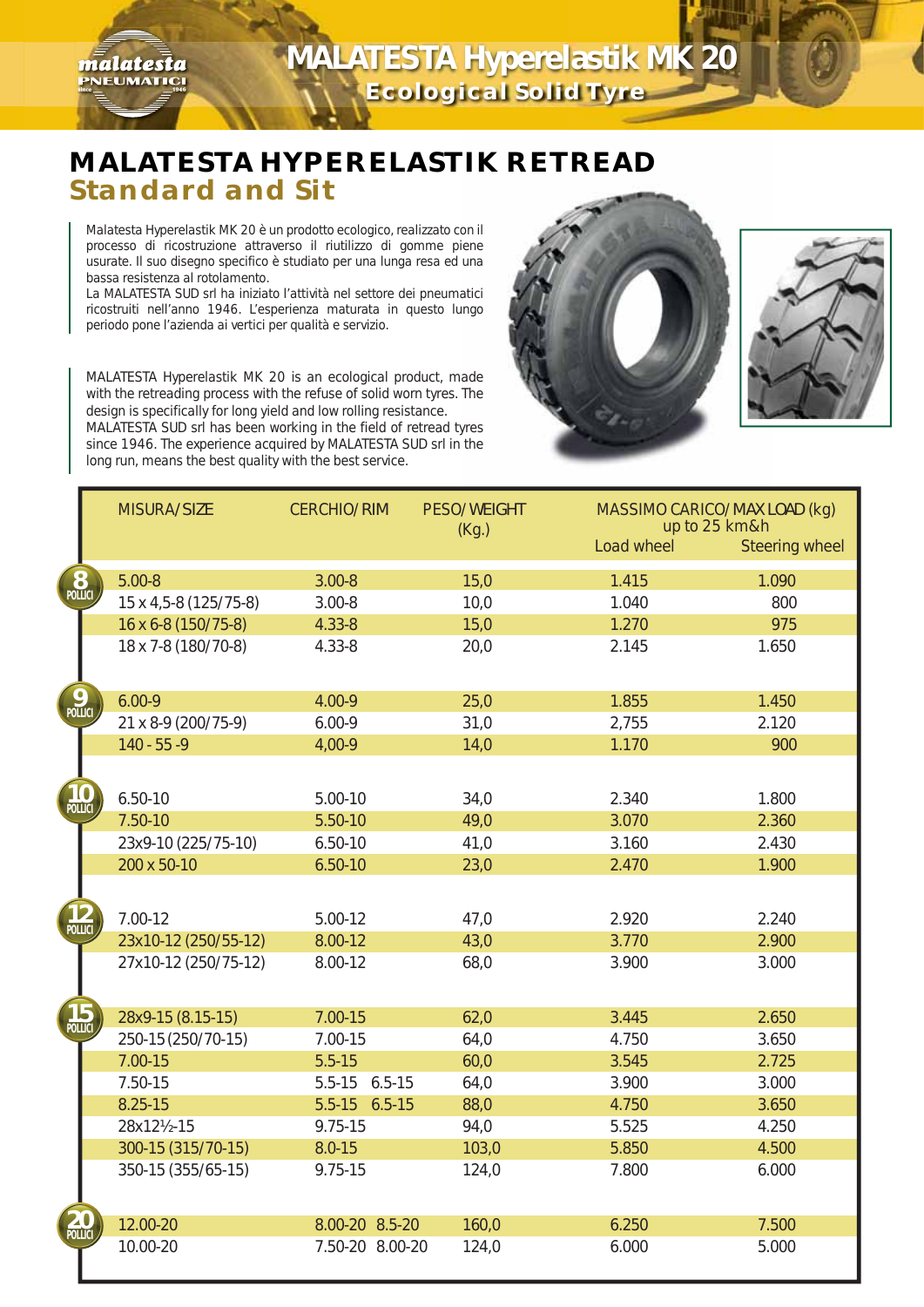## **Disegno MK 20**







malatesta **PNEUMATICI** 

#### **Fix Tipe**

A type concept developed for the simpplest and fastest mounting, it moreover warrants a superior grip to the wheel and, as no retaining rings are required for mounting.

#### **Long service life Lunga durata**

**Low rolling resistance Bassa resistenza al rotolamento**

**Ecologic Ecologico**

#### **Tipo Fix**

Un concetto sviluppato per un montaggio più semplice e veloce, garantisce inoltre un grip maggiore sul cerchio. L'anello di sicurezza non è richiesto per montaggio.